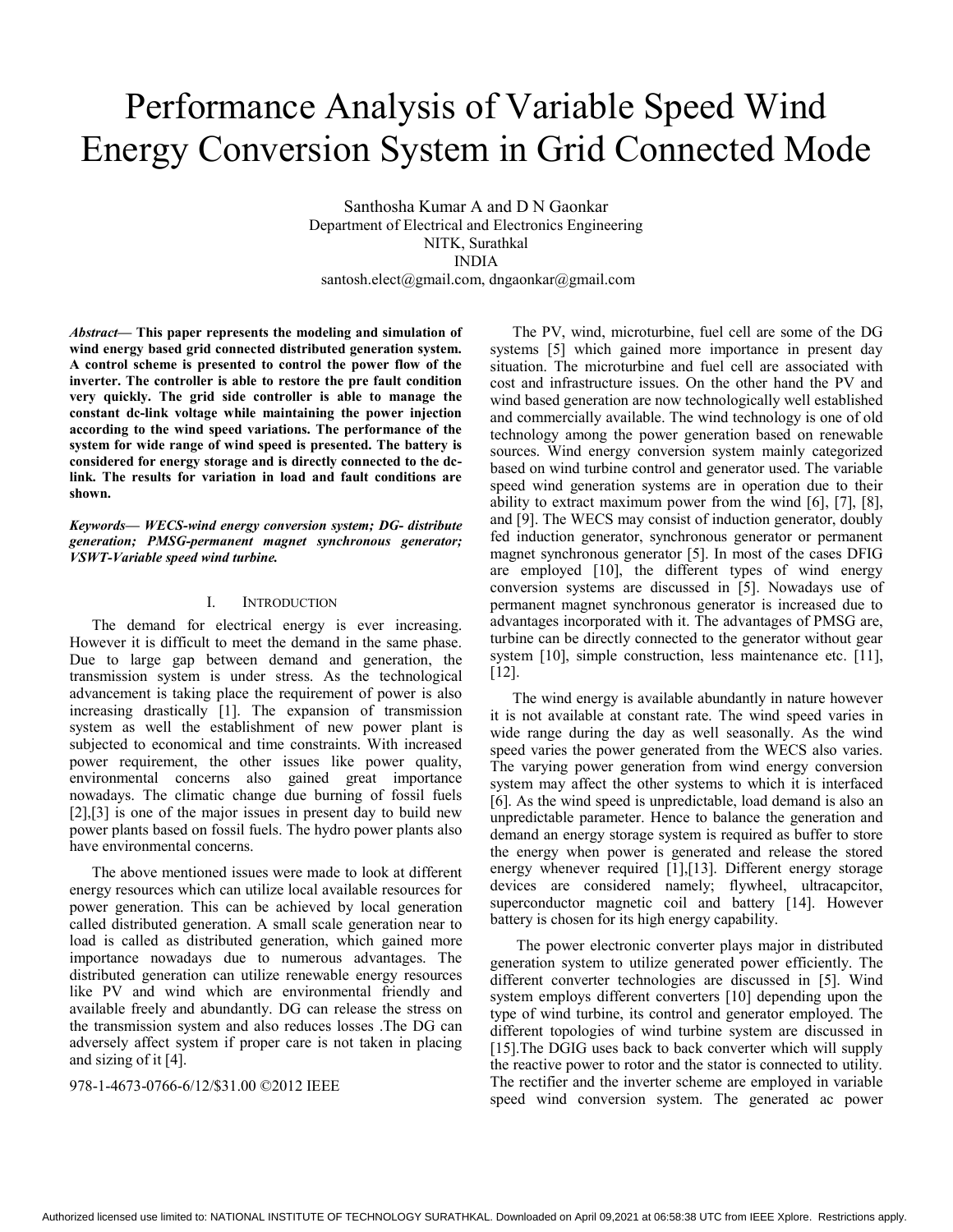converted to dc using the rectifier. The control schemes are applied to rectifier to manage maximum power point. The usage of dc-dc converter is depends on the output voltage level of inverter and the maxim power point tracking scheme. In most of the WECS the two control schemes are used, one is generator side controller and another is grid side controller [16]. The generator side controller provides the maximum power point and grid side converter controls power injected into the utility while maintaining the dc-link voltage constant [17], [18].

In this paper a variable speed wind turbine system is considered with PMSG. The rectifier-inverter system is used to integrate the wind system to grid. The battery is considered for energy storage and it is directly connected to the dc-link. The connection of battery to common dc-link avoids usage of bidirectional converter [14] which makes the system simple and minimizes the losses. A control scheme is developed to control the power electronic converters to interface with the grid as well control the power flow. The grid side controller is able to control dc-link voltage. By varying the reference current value, according to the variation in the dc voltage which depends on wind speed. Hence if wind speed varies the generator voltage varies accordingly the current reference will be varied by the controller which will match power generated by the wind system and power output from the inverter. The model has been implemented in Matlab/simulink platform. The simulation has been carried out for wide range of wind speed. The simulation results are discussed for change in load level and wind speed. The system performance for single line to ground fault is discussed.

# II. WIND ENERGY CONVERSION SYSTEM.

The wind energy conversion system is shown in Fig. 1. The system consists of wind turbine coupled with PMSG. The output of generator is rectified by rectifier. The rectified output is then fed to the inverter. The inverter is connected to the grid through filter and step up transformer. The PMSG and wind turbine parameters presented in [14] are used in this paper.



Fig.1. Schematic of wind energy conversion system.

Modeling of the wind turbine is as follows [19].

$$
P = \frac{1}{2} \rho A C_p V^3 \tag{1}
$$

Where  $\rho =$  air density (kg<sup>3</sup>), A is area swept by the rotor, V is the wind speed  $(m/s)$  and  $C<sub>P</sub>$  is power coefficient of the wind turbine.

The torque produced by wind turbine is given by

$$
T_w = \frac{P}{W_m} \tag{2}
$$

Where  $w_m$  is the angular velocity of wind turbine rotor. The tip-speed ratio  $\lambda$  is given in terms of rotor speed and wind speed is

$$
\lambda = \frac{R w_m}{V} \tag{3}
$$

Where R is wind turbine rotor radius in meters.

#### III. CONVERTER CONTROL

The schematic diagram of wind turbine system with battery connected to dc-link is shown in Fig.2.



Fig.2. Schematic of wind energy conversion system with battery

The generated power from PMSG is fed to diode rectifier. The rectified voltage is given to the inverter through common dc-link. The inverter control is achieved using PQ control scheme and is shown in Fig. 3. The DC voltage is controlled using the PI controlled in outer loop. This loop will generate the required current reference in dq frame.



Fig.3. Converter controller for grid connected mode.

The dc bus voltage is mainly determined by the inverter ac output voltage and the voltage drop across the filter. A lower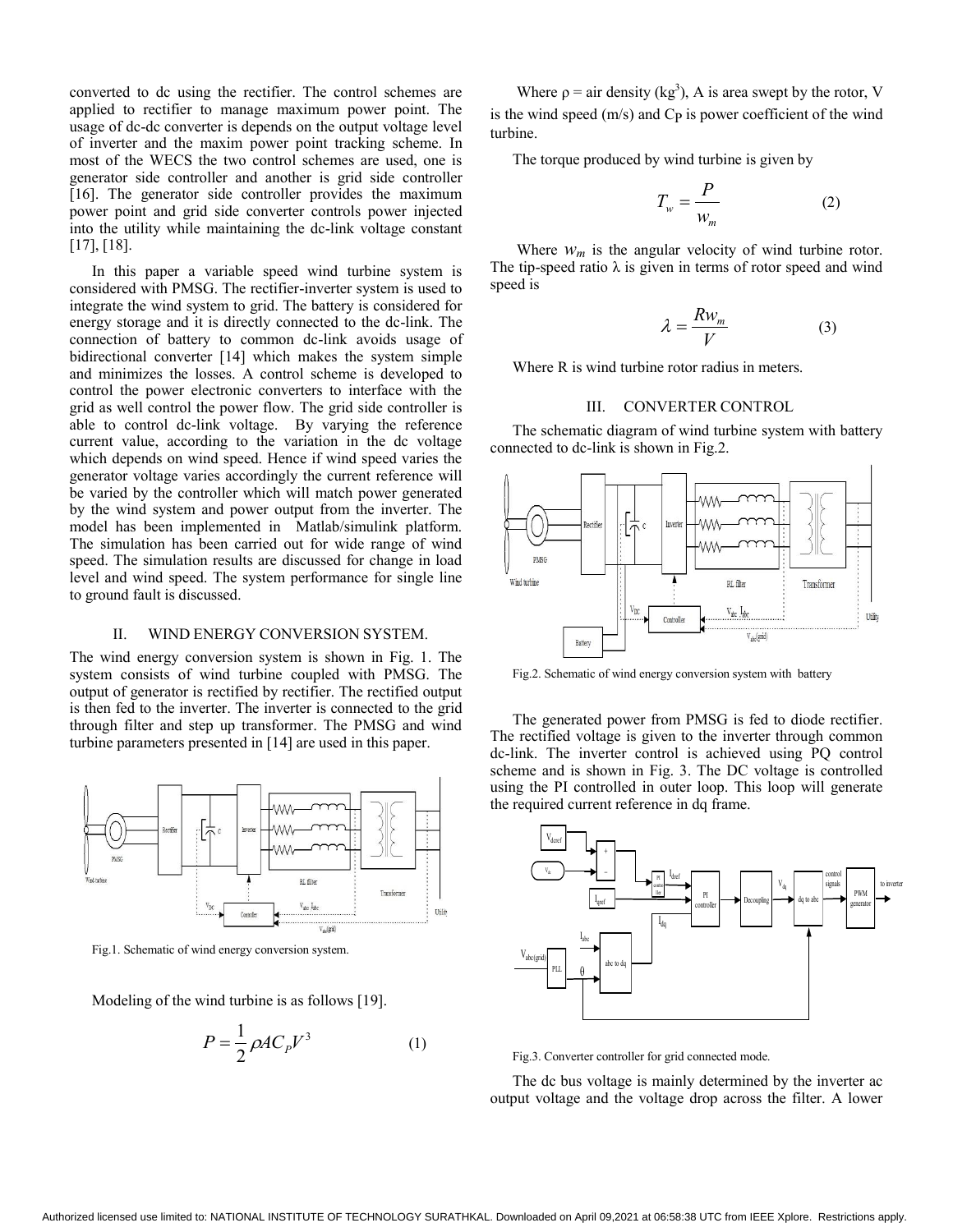bound on the dc bus voltage can be determined from the following relation (4) at a unity power factor [20].

$$
\frac{\sqrt{3}}{2\sqrt{2}} m_a V_{dc} \ge \sqrt{V_{ll}^2 + 3(wL_f I_{ac})^2}
$$
 (4)

Where:

 $(V_{\parallel})$ =line-line RMS voltage on the inverter side (L<sub>f</sub>) =Filter inductance,  $(I_{ac})$  =Maximum possible RMS Value of the ac load current ma=Modulation index of the inverter. The inverter voltage can be determined by (5).

$$
V_{LL} = \frac{\sqrt{3}}{2\sqrt{2}} m_a V_{dc}
$$
 (5)

Where  $m_a$  is modulation index and  $V_{dc}$  is the dc-link voltage.

In the PQ control, the real and reactive power exchanged with the grid is variables controlled by the inverter, since they have to meet the reference power [21], [22]. The PQ control will fail on an isolated grid due to the absence of a voltage reference. In order to have a faster response the active and reactive power channels of the inverter are decoupled. In particular, a Park transformation of the inverter output currents and voltages from the physical a-b-c reference frame to the stationary d-q reference frame allows to make use of the correlation existing between active power and direct current component (id) and between reactive power and quadrature current component (iq). The power injected into the grid is controlled by controlling the injected current. The dq synchronous frame is used to regulate the current using the PI controller in the inner loops of the control system. Grid connected mode of system using two loop control scheme in dq reference frame and controller are defined as.

$$
V_d = L_f \frac{di_d}{dt} + R_f I_d - w L_f i_q
$$
  

$$
V_q = L_f \frac{di_q}{dt} + R_f I_d + w L_f i_d
$$

In grid connected mode of operation DG is synchronized with utility using the PLL. The angle theta is used in dq to abc conversion. Which will intern synchronizes the inverter output with the grid.

### IV. RESULTS

Simulation is carried out to study performance of system under different conditions. At first the simulation is carried out without the battery connected to dc-link link. The simulation is carried out for wide range of wind speeds, i.e. from 6m/s to 12 m/s in steps of 1 m/s. Further the model has been simulated with battery connected to dc-link. The model behavior is studied under fault conditions, for illustration the single line to ground fault is considers in the paper.

#### *A. Without battery*





The Fig. 4 show active power generated from WECS and power absorbed by the grid. During the simulation period the resistive load of 20kW is considered. From the above figure it can be seen that at low wind speeds the power generated from wind system is less than the load requirement hence deficit power is consumed from the grid. At high wind speed the power generation is more than the load, the extra power generated is injected into the grid.

#### *B. With battery connected to dc-link*

In this case the simulation started with wind speed of 6m/s and at t=5s the wind speed is increased to 12m/s.



Fig. 5. dc-link voltage.



Fig. 6. Current variations of battery and WECS at dc-link.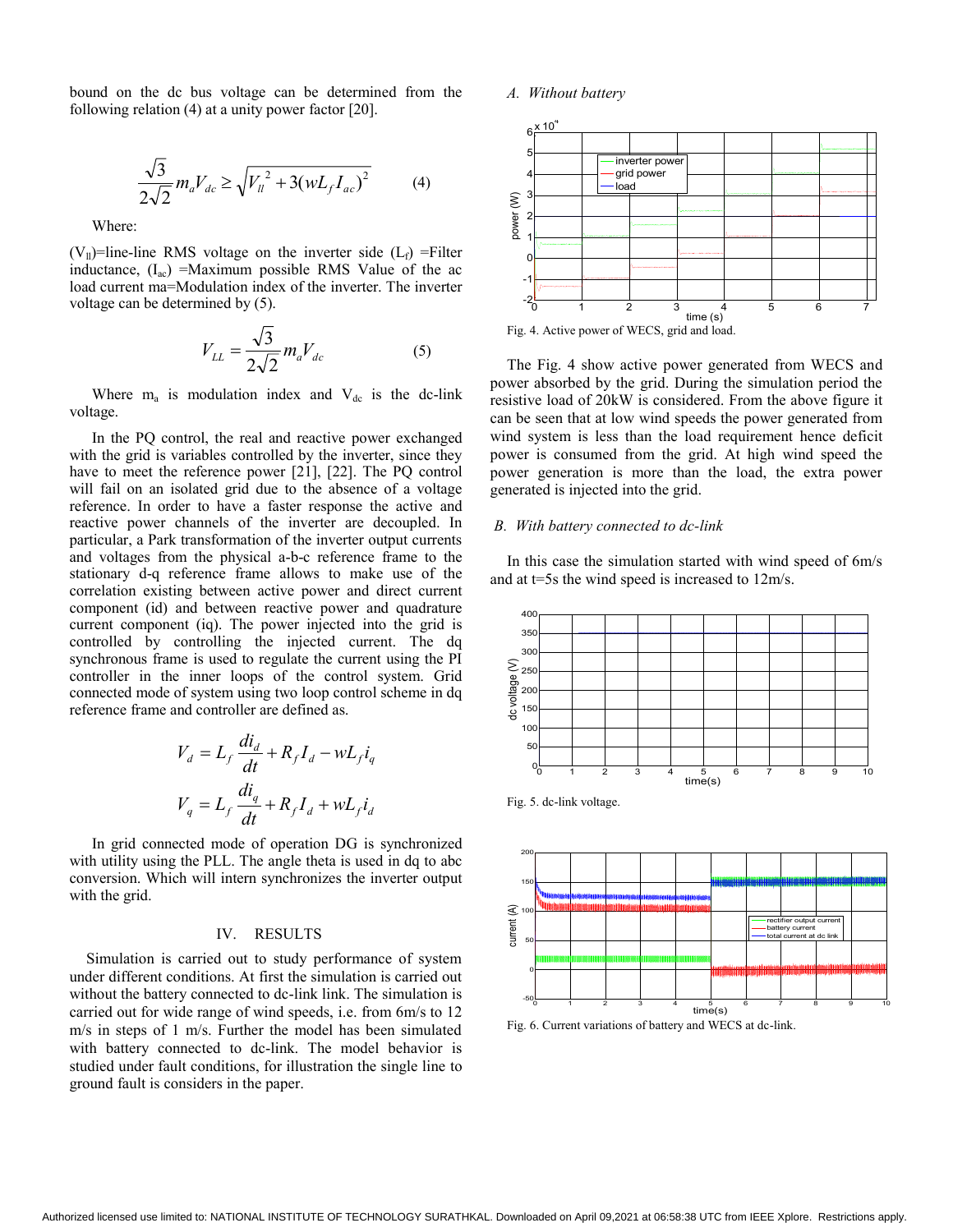

Fig. 7. Power generated by WECS and battery.

Fig. 7 shows the power injected to the dc-link by the battery and WECS. During the simulation period at  $t=0$ s the 20kW resistive load is considered and is then increased to 55kW at time t=5s.



Fig. 8 shows the rms voltage of the inverter and grid. The power sharing of WECS and grid with varying load is shown in Fig. 9. Fig. 10 shows the frequency variation of system.



Fig. 10. Frequency of system

### *C. Simulation of the system for fault at load side.*

In this scenario the model is simulated for fault occurrence at load side. The single line to ground fault is simulated at time intervals of  $t=1.5s$ , 2.5s, 3.5s, 6s and 8.5s with fault clearing time of 0.3s. The wind speed is increased from 6m/s to 12 m/s at time t=5s. The load is varied as, 20 kW, 55kW. and 20kW at time, t=0s, 2.5s, and 7.5s respectively. The following figures show the variation of power, current, voltage and frequency of the systems.



Fig. 12. Power generated from WECS and battery.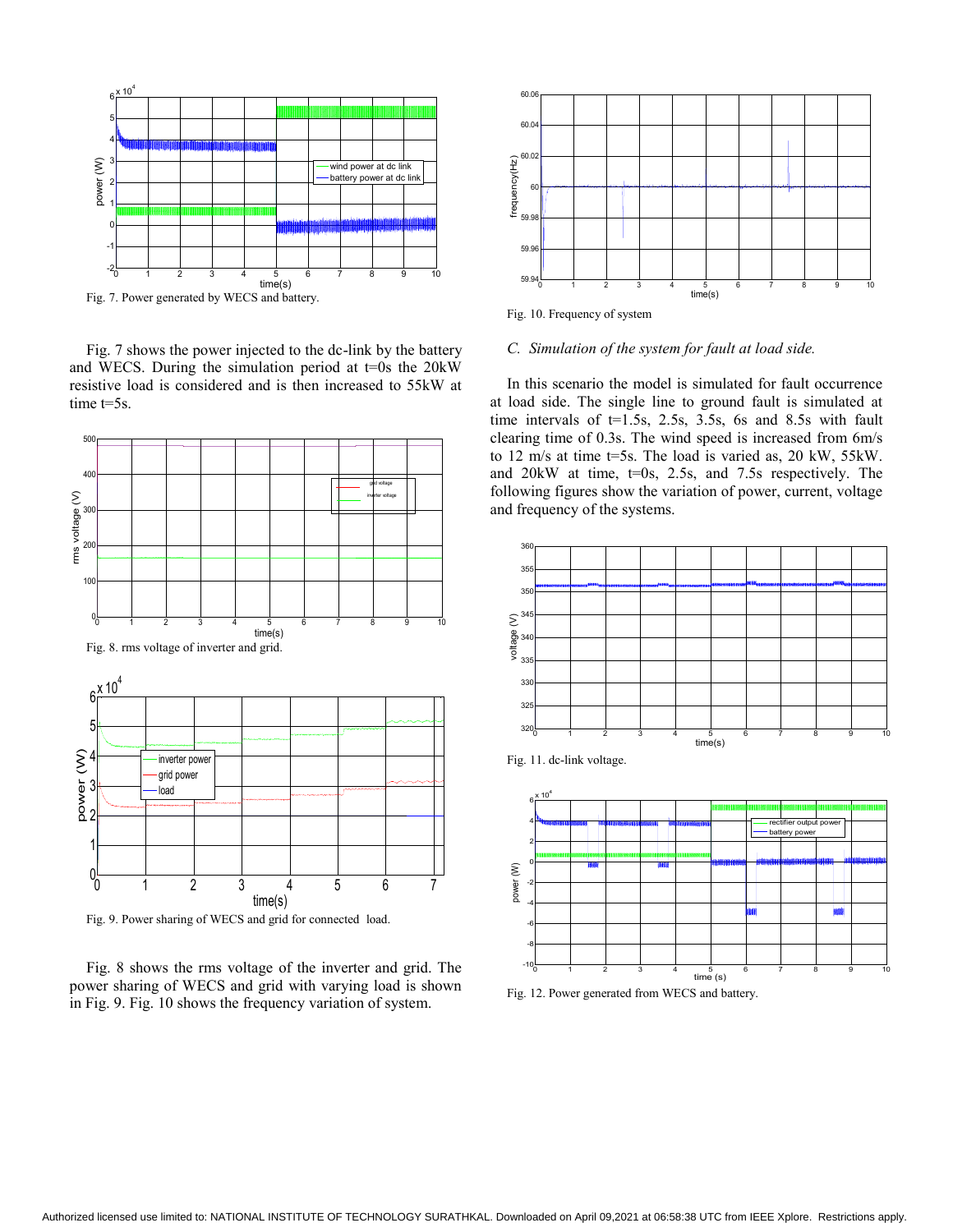

Fig. 13. Current variations at dc-link.

The Fig(s). (11), (12) and (13) shows the dc voltage, power generated from both energy sources and injected current from wind system and battery at dc-link respectively.



Fig. 14. Inverter current.



The Fig. 14 and Fig.15 shows the inverter current and voltage variation during fault. The frequency variation during fault is shown in Fig.16.



Fig. 16. Frequency of system during fault conditions.

### V. CONCLUSION.

The modeling and simulation of WECS with battery as storage system is carried out. The controller manages power flow from the inverter with varying wind speed. The simulation results shows power control over wide range of wind speed variations. The energy storage system provides the power during low wind speeds and able to charge during high wind speeds and low load. The controller is able to manage the constant voltage at dc-link with variation in wind speed and load change. The grid side controller is able to maintaining the dc link voltage constant and power control for varying wind speed. The single line to ground fault simulation results shows the performance of the system in which the system recovers previous operating point after clearing the fault.

#### **REFERENCES**

- [1] A. Masmoudi, A. Abdelkafi and L. Krichen ," Electric power generation based on variable speed wind turbine under load disturbance" Energy,vol. 36,no.8, pp.5016-5026, 2011
- [2] S.M. Muyeen, A. Al-Durra and J. Tamura b,"Variable speed wind turbine generator system with current controlled voltage source inverter," Energy Conversion and Management,vol.52,no. pp.2688 - 2694, 2011
- [3] M.Z. Jacobson and M. A. Delucchi, " Providing all global energy with wind, water, and solar power, Part I: Technologies, energy resources, quantities and areas of infrastructure,and materials Energy Policy, vol 39, no.3, pp.1154 -1169, 2011
- [4] G. Pepermansa,, J. Driesenb, D. Haeseldonckxc, R. Belmansc and W. Dhaeseleerc, "Distributed generation: definition, benefits and issues", Energy Policy, vol. 33, no.6, pp.787 -798, 2005
- [5] F. Blaabjerg, Z. Chen, and S. B. Kjaer, "Power Electronics as Efficient Interface in Dispersed Power Generation Systems," IEEE Trans. Power Electron., vol. 19, no. 5, pp.1184 -1194, Sep. 2004
- [6] H. Kim , S.Kim and H. Ko ,"Modeling and control of PMSG-based variable-speed wind turbine" Electric Power Systems Research, vol.80, no.1, pp., 46 - 52, 2010
- [7] A. Miller, E. Muljadi and D. S. Zinger," A Variable Speed Wind Turbine Power Control", IEEE Trans. Energy Conver, vol. 12, no. 2, pp.181-186, June 1997
- [8] M. Chinchilla, S. Arnaltes, and J. C. Burgos, " Control of Permanent-Magnet Generators Applied to Variable-Speed Wind-Energy Systems Connected to the Grid" IEEE Trans. Energy Convers, vol.21, no, 1,pp.130-135, 2006
- [9] T. Thiringer and J. Linders," Control by Variable Rotor Speed of a Fixed-Pitch Wind Turbine Operating in a Wide Speed Range" IEEE Trans. Energy Convers, vol. 8, no. 3, pp.520 -526, 1993